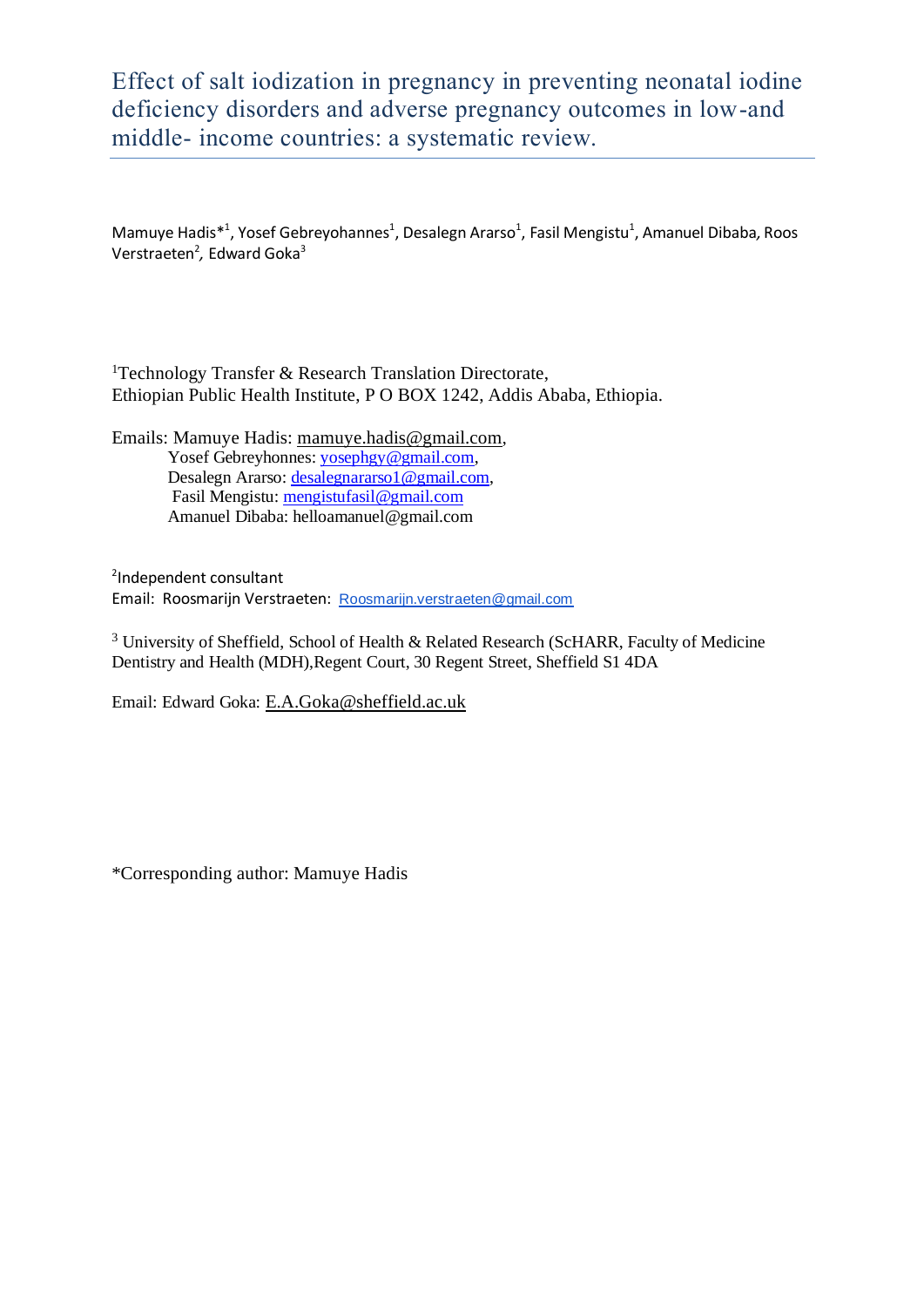# **Abstract**

**Background:** Iodine deficiency is a major public health problem throughout the world, particularly for pregnant women and young children. It is the greatest cause of preventable mental retardation in childhood. At present salt iodization is the preferred strategy for control of iodine deficiency disorders and over 120 countries iodize their salts. However, the effects of salt iodization on neonatal iodine deficiency disorders and pregnancy outcomes are not clear. Hence the need to conduct a systematic review to assess the effects of iodized salt in comparison with non-iodized salt on outcomes relating to neonatal iodine deficiency disorders and adverse pregnancy outcomes in pregnant women.

**Methods:** The Cochrane Central Register of Controlled Trials (CENTRAL), MEDLINE, and Web of Science were searched. Randomized controlled studies, quasi randomized controlled studies and prospective observational studies with a control group with a duration of followup of at least nine months were considered for the review. The titles and abstracts of articles retrieved were scanned independently by two groups of two reviewers to assess eligibility, as determined by the inclusion criteria.

**Results:** The electronic searches have yielded 3792 publications and hand searches revealed two relevant articles. Of these references 576 were duplicates from the electronic searches. After reading the titles and abstracts, six potential studies were retrieved for further assessment. By reading the full article it was found that they do not fulfill the inclusion criteria.

**Conclusion:** There is currently no sufficient evidence on the role of iodized salt on preventing neonatal iodine deficiency disorders and adverse pregnancy outcomes. Randomized controlled trials are required to evaluate the role of iodized salt in preventing neonatal IDD and adverse pregnancy outcomes.

**Key Words:** salt iodization, pregnancy, neonatal iodine deficiency disorders, low-and middle-

income countries.

#### **Protocol registration number**: PROSPERO CRD42016037070

(http://www.crd.york.ac.uk/PROSPERO/display\_record.php?ID=CRD42016037070 )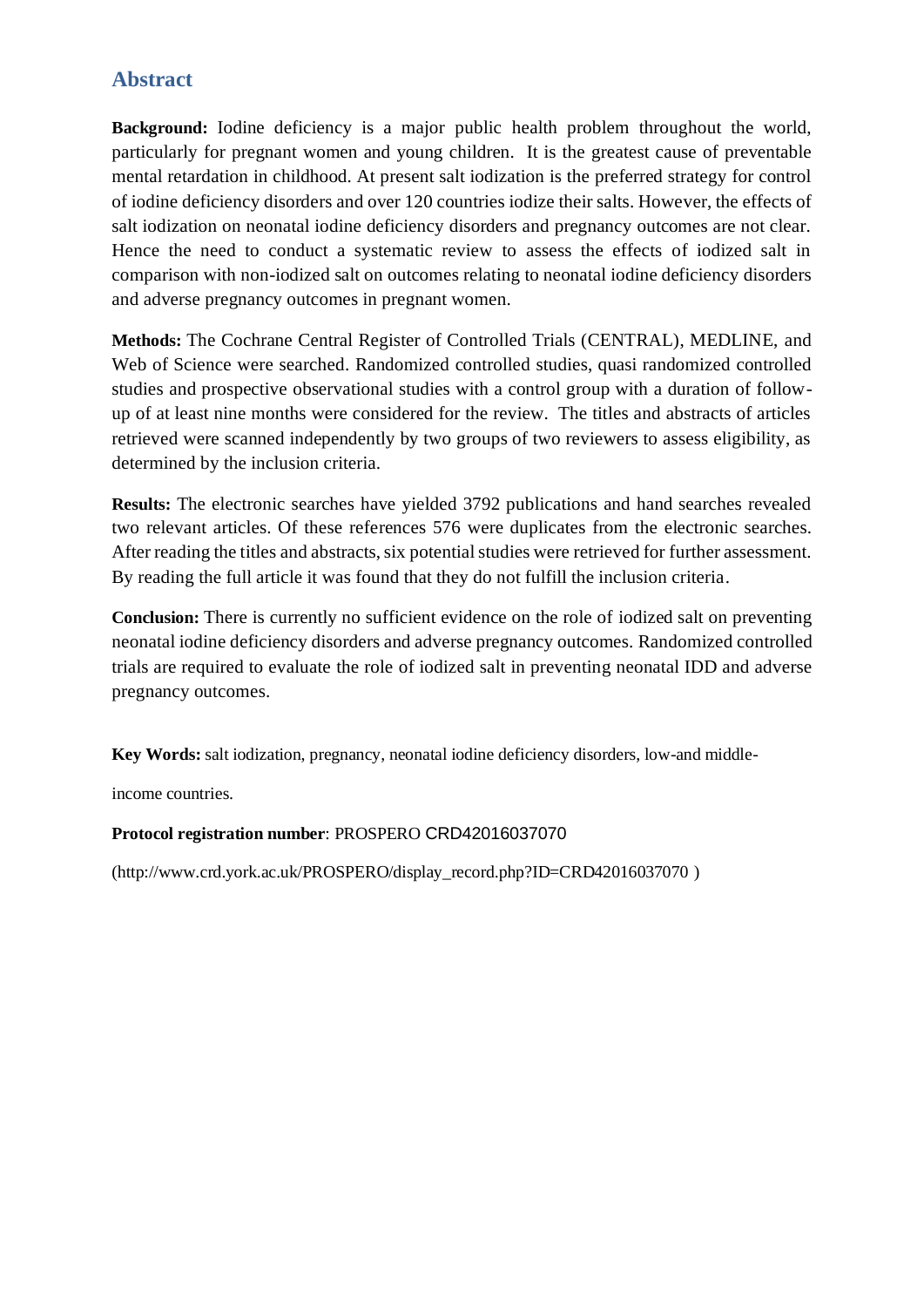### **Background**

Iodine is an essential trace chemical element required for the production of thyroid hormones, thyroxine (T4) and triiodothyronine (T3) produced by the throid gland (Angermayr and Clar 2004). It is primarily found in oceans as the highly water-soluble iodide ion (Luo *et al.* 2014). It is also found in Kelp (seaweed), sea food, dairy products, certain vegetables and iodized salt (Land *et al.* 2013). In humans, thyroid hormones are important for normal growth and differentiation of cells, fetal growth, nervous system development, bone formation, reproductive tract development (Hulbert 2000) for regulating and stimulating metabolism and temperature control (Larsen 1981).

Iodine deficiency (where the median urinary iodine is below 100 microgram per litre) is a major public health problem throughout the world, particularly for pregnant women and young children. It is the greatest cause of preventable mental retardation in childhood (WHO 2004). Insufficient daily iodine consumption, iodine intake of less than150 microgram(WHO 2007), results in hypothyrodism which causes a range of functional and developmental abnormalities known as "Iodine Deficiency Disorders (IDD)" including: cretinism, goiter, reproductive failures such as abortions and stillbirths, mental retardation, increased susceptibility of the thyroid gland to nuclear radiation, impaired mental function etc (WHO 2004). The most serious effect of IDD is cretinism which occurs in children born to women who are severely deficient in iodine (Sheila 2011). Cretinism has two well known forms: neurological and myxedematous (Zimmermann *et al.* 2008). Neurological cretinism is characterized by severe mental retardation with squint, deaf mutism and motor spasticity while myxedematous cretins show severe growth retardation, incomplete maturation of facial skeleton, puffy features and delayed sexual maturation (Zimmermann 2012). 66-100% or more iodine intake is recommended for pregnant women to produce enough thyroid hormone to meet fetal requirements (Delange 2007).

Iodine deficiency remains one of the most common mincronutrient deficiencies, despite considerable progress globally over the last two and half decades (Sheila 2011). Worldwide about 1.88 billion people and 29.8%, 241 million, of school age children are estimated to have insufficient iodine intakes (Andersson 2012). The main cause of iodine deficiency is a low dietary supply of iodine (Delange 1994). It is common in areas where the soil has low iodine content due to past glaciations or the repeated leaching effects of heavy rainfall and snow. As a result of which crops grown in these areas do not provide adequate amounts of iodine when consumed (WHO 2004). The prevalence of iodine deficiency is highest in the Eastern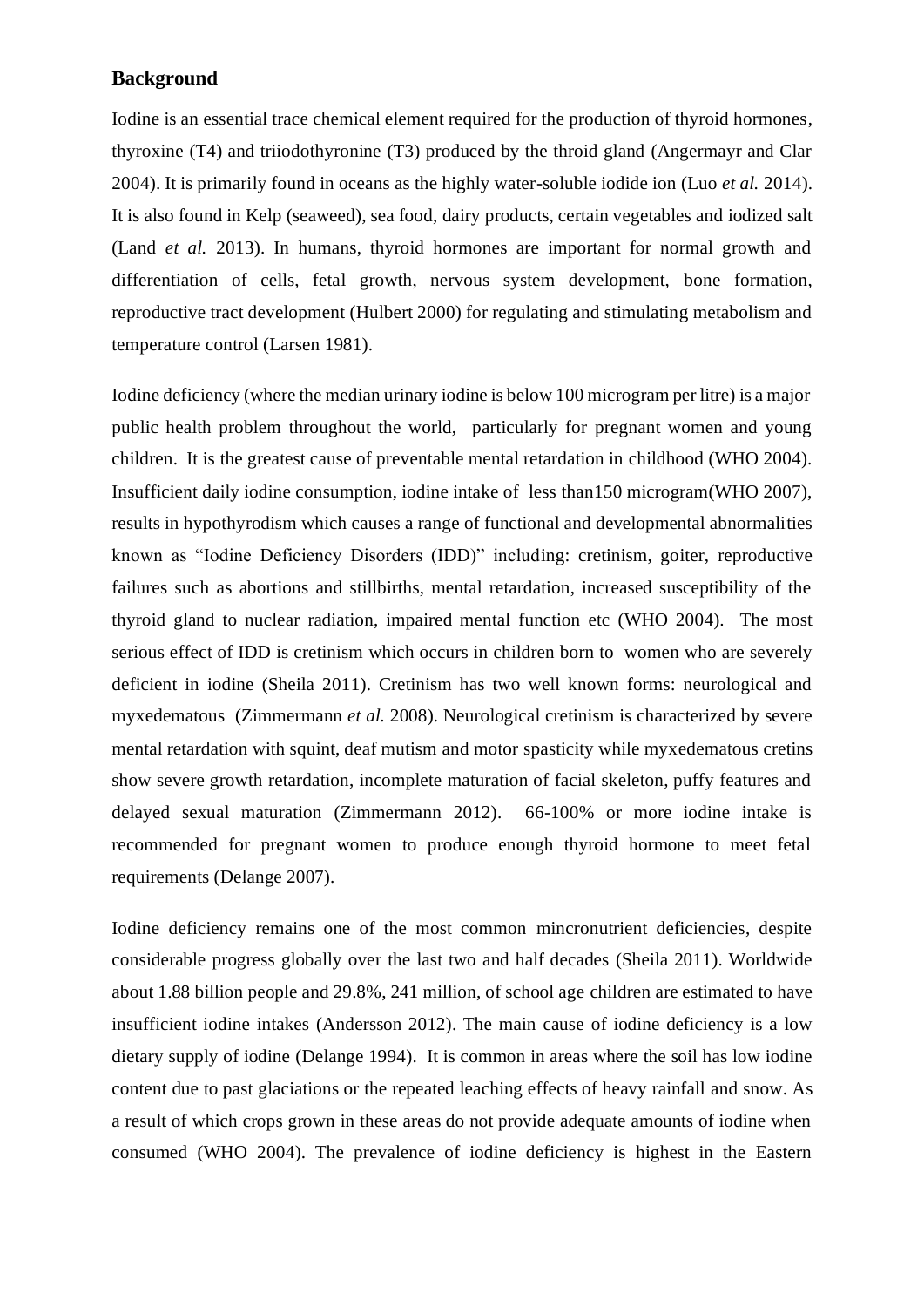Mediterranean region (32%), followed by Africa (20%), Europe (15%) and Southeast Asia (12%) (Ramakrishnan 2002).

The recommended strategy to control iodine deficiency is by increasing iodine intake through supplementation or food fortification (WHO 2004). Though iodine supplementations in the forms of oral solutions and iodized oil were used in the past, the many advantages of iodized salt has restricted use of iodine supplementation for populations living in severely endemic areas with no access to iodized salt (WHO 2004). At present salt iodization is the preferred strategy for control of iodine deficiency disorders and is implemented in over 120 countries(WHO 2004). Though many food vehicles have been fortified with iodine in the past salt is the most commonly used vehicle especially after the World Health Assembly adopted universal salt iodization (USI) as the method of choice to eliminate iodine deficiency (WHO 2004). USI was chosen as the best strategy because of the following reasons: (i) it is widely consumed by virtually all population groups in all countries, with little seasonal variation in consumption patterns, and salt intake is proportional to energy intake/requirements; (ii) in many countries, salt production is limited to a few centres, facilitating quality control; (iii) the technology needed for salt iodization is well established, inexpensive and relatively easy to transfer to countries around the world; (iv) addition of iodate or iodide to salt does not affect the taste or smell of the salt or foods containing iodized salt, and therefore consumer acceptability is high; (v) iodine (mainly from iodate) remains in processed foods that contain salt as a main ingredient, such as bouillon cubes, condiments and powder soups, and hence these products become sources of iodine; and (vi) iodization is inexpensive (the cost of salt iodization per year is estimated at US\$ 0.02–0.05 per individual covered, and even less for established salt-iodization programmes). Additionally, the concentration of iodine in salt can easily be adjusted to meet policies aimed at reducing the consumption of salt in order to prevent cardiovascular disease. Many countries have successfully eliminated iodine deficiency disorders or made substantial progress in their control, largely as a result of salt iodization (WHO 2014).

The recent systematic review titled 'Effect and safety of salt iodization to prevent iodine deficiency disorders: a systematic review with meta-analyses' (WHO *et al.* 2014) sponsored by the World Health Organization, included children or the general population in all types of settings (low-, middle-, and high-income countries). In the results of this study no conclusion was made regarding the effects of salt iodization on neonates or pregnancy outcomes. The other systematic review on salt iodization titled 'Iodised salt for preventing iodine deficiency disorders' (Wu *et al.* 2002) was done in 2002 with no conclusions made about improvements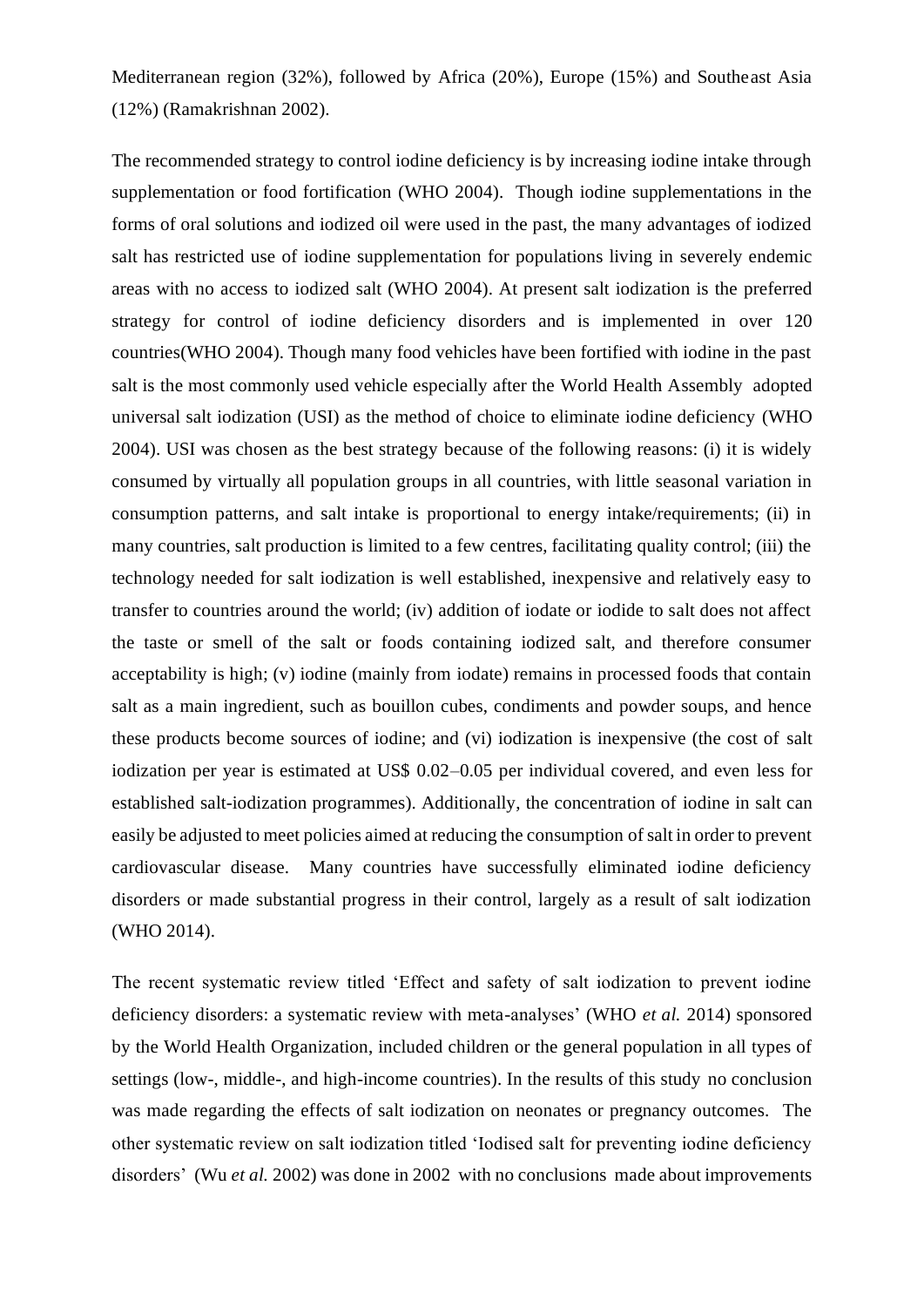on important outcomes such as physical and mental development in children and mortality. Though, the most important damaging disorders induced by iodine deficiency are irreversible mental retardation and cretinism in children which occurs in children born to women who are severely iodine deficient during pregnancy (Sheila 2011), it was not addressed by the above two reviews. Absence of up-to-date systematic reviews on the effects of all forms of iodine supplementation/fortification (including iodized salt) in all of the relevant population groups on relevant growth- and growth-related outcomes has been pointed out by Farebrother et al. (2015). As socio-economic factors are known to affect health outcomes by affecting health behaviors, and clinical care (Swain, 2016), this systematic review focuses on the effect of the most promoted intervention (salt iodization) on neonates and pregnant women in low-and middle- income countries.

#### **Objective**

To assess the effects of iodized salt in comparison with non-iodized salt on outcomes relating to neonatal iodine deficiency disorders and adverse pregnancy outcomes in pregnant women.

#### **Methods**

### **Criteria for considering studies for this review**

#### **Types of studies**

We planned to consider randomized controlled studies, quasi-randomized controlled studies and prospective observational studies with a control group with duration of follow-up of at least nine months.

#### **Types of participants**

Pregnant women and neonates in low-and middle-income countries.

#### **Types of interventions**

Studies evaluating iodized salt versus control (no treatment or placebo).

#### **Types of outcome measures**

Studies that assess any of the following primary and secondary outcomes will be included.

#### **Primary outcomes**

- maternal mortality
- neonatal mortality
- low birth weight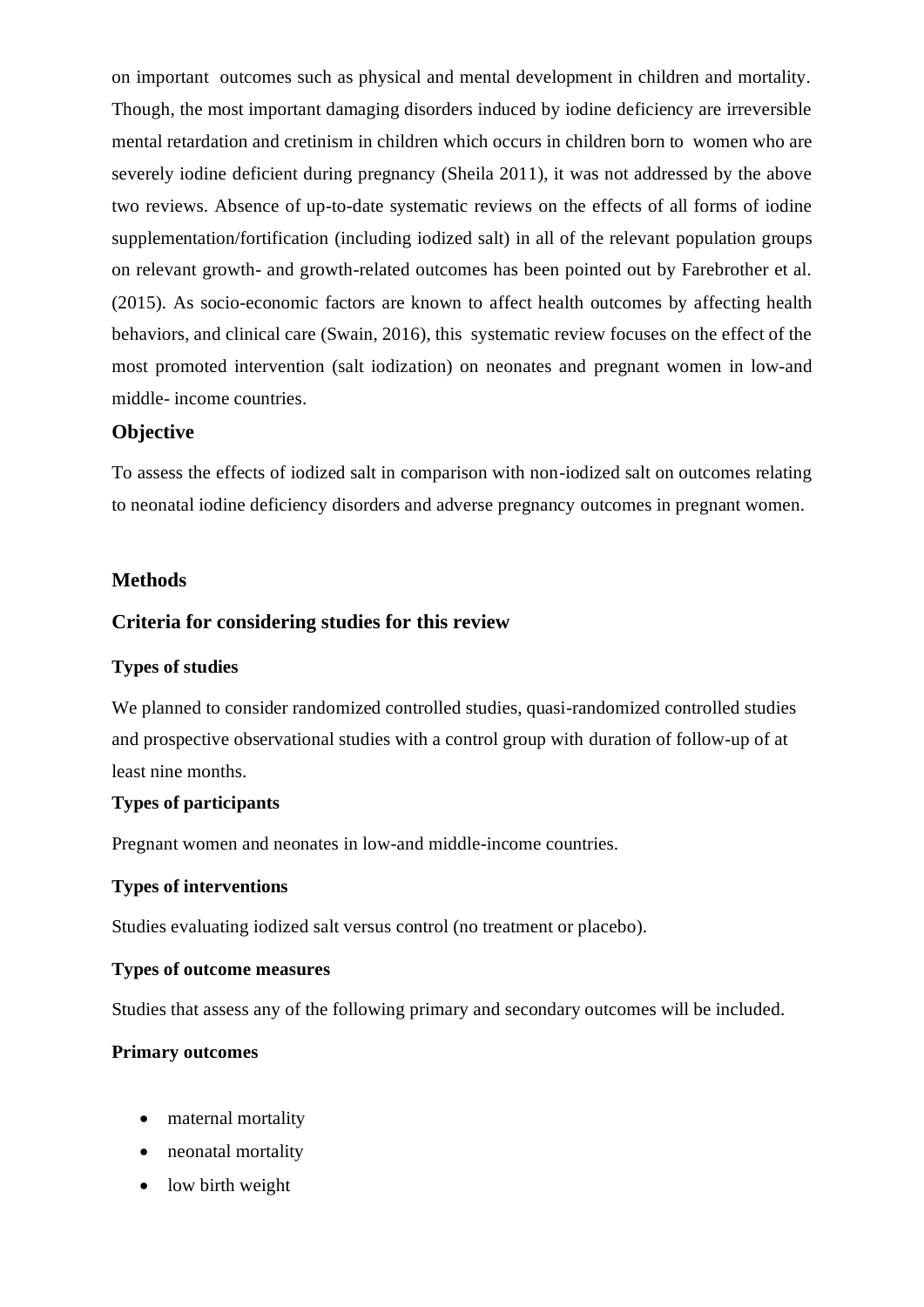- maternal goiter
- neonatal goiter
- "spontaneous abortions"
- abortions
- stillbirths
- preterm births
- cretinism

### **Secondary outcomes**

Maternal and neonatal iodine deficiency as measured by urinary iodine concentration, maternal and neonatal hypothyroidism, adverse effects (iodine-induced hyperthyroidism) **Context:** Low-and –middle income countries.

### **Timing of outcome assessment**

Interventions which involved pregnant women for at least 9 months (pregnancy period).

### **Search methods for identification of studies**

**Electronic searches:** We used the following sources for the identification of studies:

- The Cochrane Central Register of Controlled Trials (CENTRAL) (until February 2017);
- MEDLINE (until February 2017);
- Web of Science (until December 2016)

For detailed search strategy see Appendix 1.

There were no language restrictions when searching for studies.

#### **Searching other resources**

Hand searches were also conducted on reference lists of relevant systematic reviews.

### **Data collection and analysis**

#### **Selection of studies**

The titles and abstracts of articles retrieved were scanned independently by two groups of two reviewers (MH, YG, DA and FM) to assess eligibility, as determined by the inclusion criteria. Full copies of potentially eligible papers were retrieved. When a title or abstract cannot be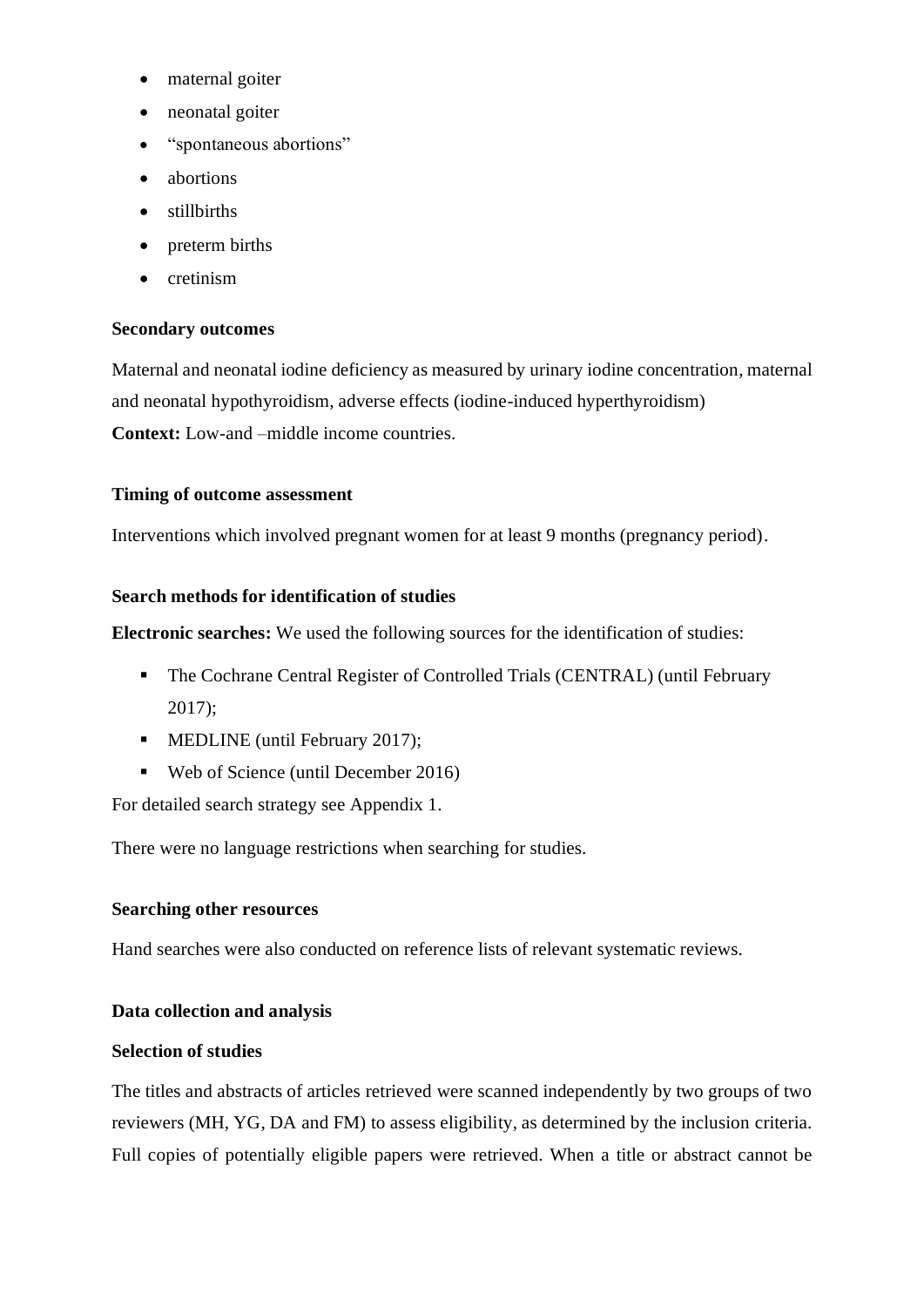rejected with certainty, the full text of the article was obtained for further evaluation. Disagreements at any of the eligibility assessment process were resolved through discussions between the two groups.

#### **Data extraction and management**

For studies that fulfilled inclusion criteria, the two groups of two people (MH and YG in one group and DA and FM in the other) were planned to independently extract using standard data extraction forms which include information on study design, study setting, participants (number and characteristics) and provide a full description of the interventions examined with. Details of outcomes measured and results would have been extracted. Data would have been entered into Review Manager (RevMan) software [RevMan 2014] by four review authors (MH, YG, DA, and FM).

### **Assessing risk of bias in included studies**

We planned to use the Cochrane Collaboration's tool for assessing risk of bias to report biases in randomized trials (Higgins and Green 2008) and a Cochrane Risk Of Bias Assessment Tool for non-randomized prospective studies (ACROBAT-NRSi).

#### **Data synthesis**

We planned to use a meta-analysis to provide an overall estimate of treatment effect when more than one study examines the same intervention that is when studies use similar methods, and measure the same outcome in similar ways in all populations. When studies do not use similar methods and measure different outcomes, we planned to summarize data in a narrative format. Different comparisons would have been analyzed separately.

### **Results**

#### **Results of the search**

The electronic searches have yielded 3792 publications and hand searches revealed two relevant articles. Of these references 576 were duplicates from the electronic searches. After reading the titles and abstracts, six potential studies were retrieved for further assessment. By reading the full article we found that they do not fulfill the inclusion criteria. See Figure 1 for the process summary.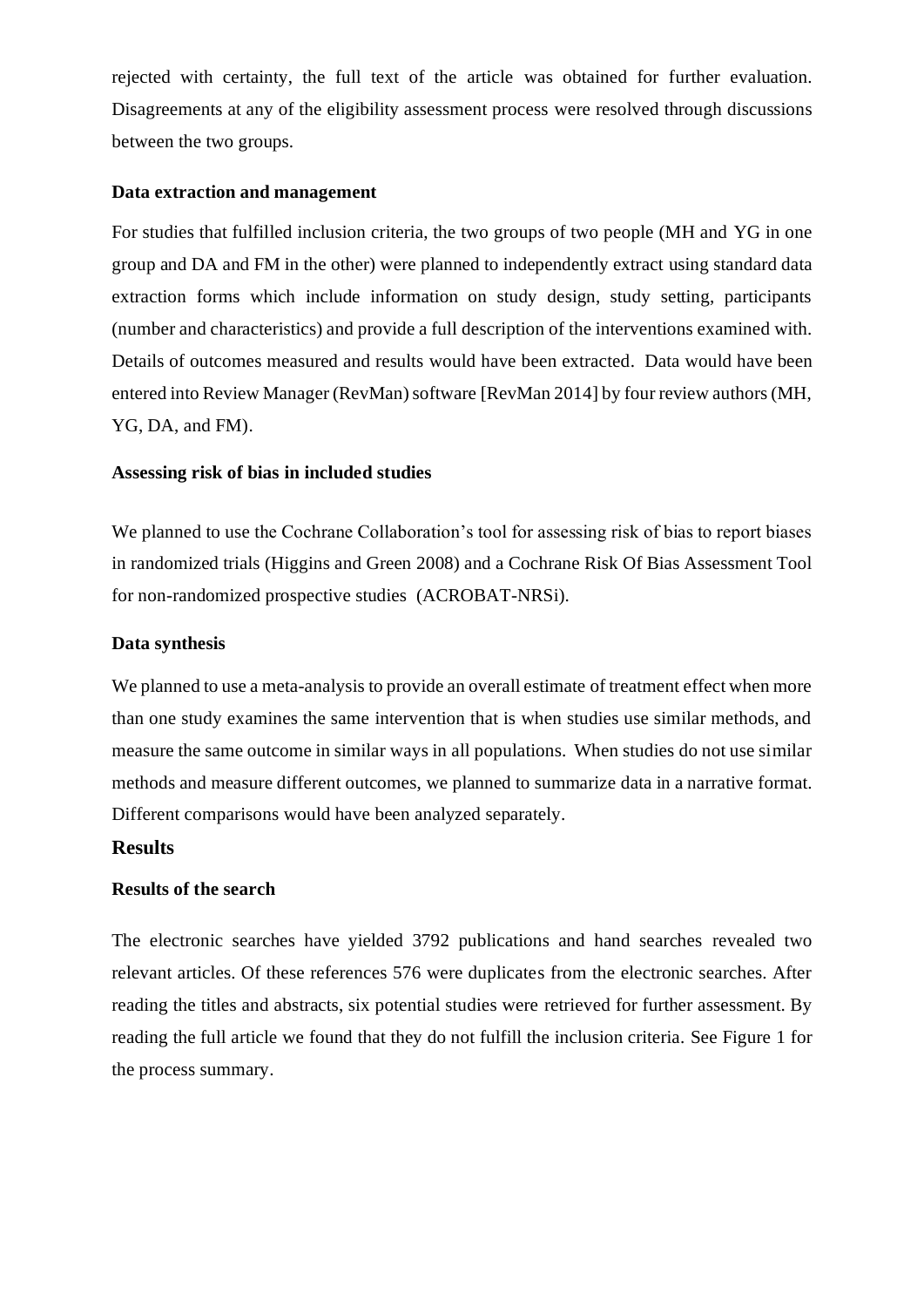

Figure 1: Flow chart of study selection

**Description of studies:** See table 1 for the characteristics of excluded studies.

**Table 1. List of excluded studies and reasons for exclusion**

| <b>Study</b>                | <b>Reason for exclusion</b>                            |
|-----------------------------|--------------------------------------------------------|
| Yan et al. (2005)           | Cross sectional study                                  |
| Mamenko et al. (2013)       | A conference abstract; could not tell where it is done |
| <b>Zimmermann</b> (2007)    | Is is a review                                         |
| <b>Romano et al. (1991)</b> | An RCT conducted in Italy (a high-income country)      |
| <b>Hintz et al.</b> (1988)  | An RCT conducted in Germany (a high-income country)    |
| Moleti                      | A cohort study                                         |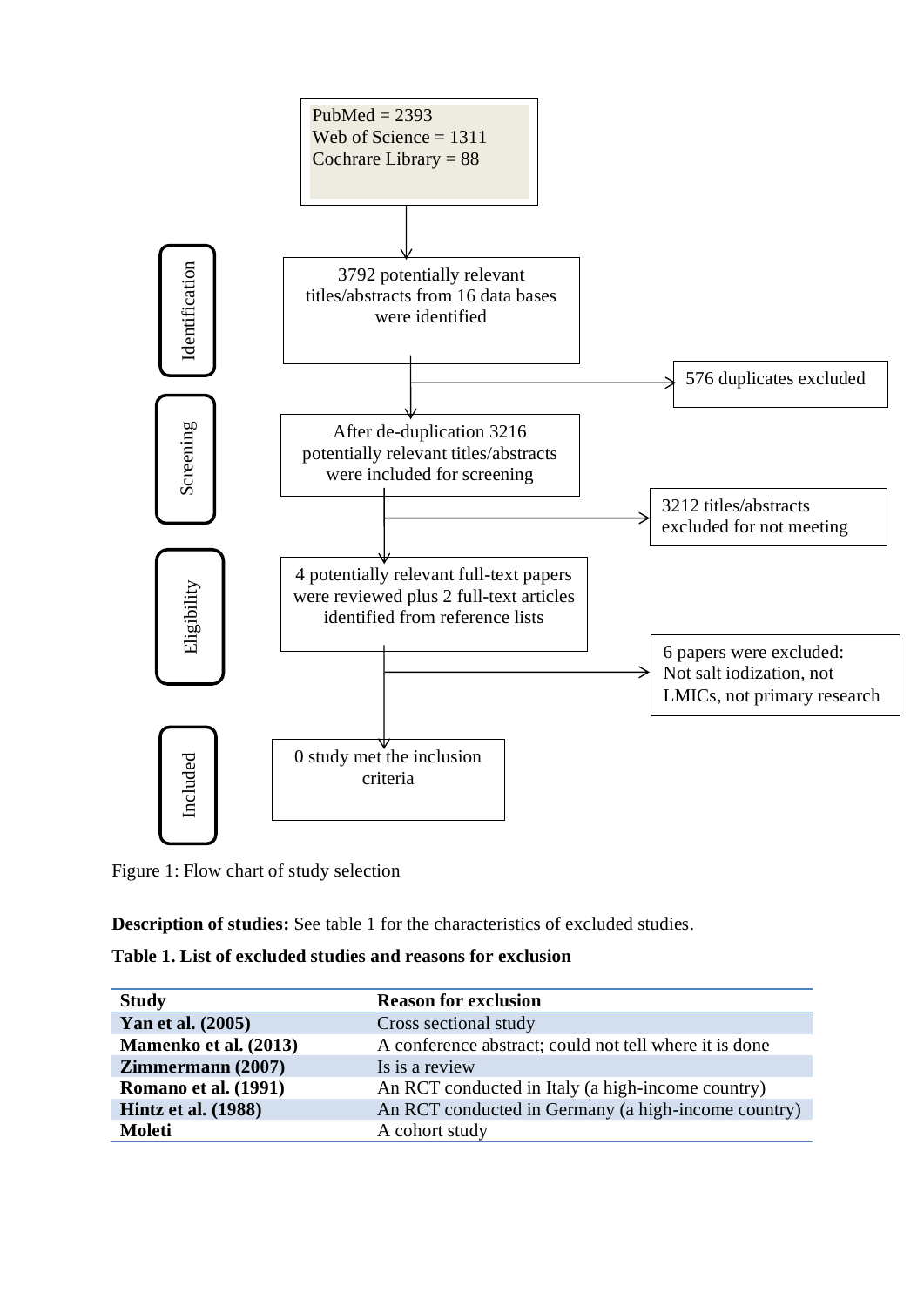#### **Risk of bias in included studies**

Not possible

#### **Effect of interventions**

Not possible

#### **Data and Analyses**

This review has no analyses.

#### **Discussion**

There is no evidence from randomized controlled trials, quasi randomized controlled studies and prospective observational studies with a control group on the effect of iodized salt on neonatal IDD and adverse pregnancy outcomes in low- and middle-income countries.

A prospective study evaluating the efficacy of iodine prophylaxis using iodized salt in preventing maternal thyroid failure in pregnant women has shown that long term (for at least two years prior to becoming pregnant) iodized salt consumption has resulted in very low prevalence of maternal thyroid failure compared to a short term consumption (consumption of iodized salt commenced upon becoming pregnant) [Moleti *et al*. 2008]. Another prospective study has shown that iodoprophylaxis using iodized salt prevented increase in thyroid size in pregnant women which might probably help in avoiding maternal and fetal hypothyroidism (Romano *et al*. 1991).

The systematic review by WHO *et al.* (2014) on the effect and safety of salt iodization has included 99 studies, however, no study has addressed IDD on neonates or adverse pregnancy outcomes. The studies were on either the general population or children. Though WHO *et al*. (2014) have concluded that iodized salt has a large effect on reducing the risk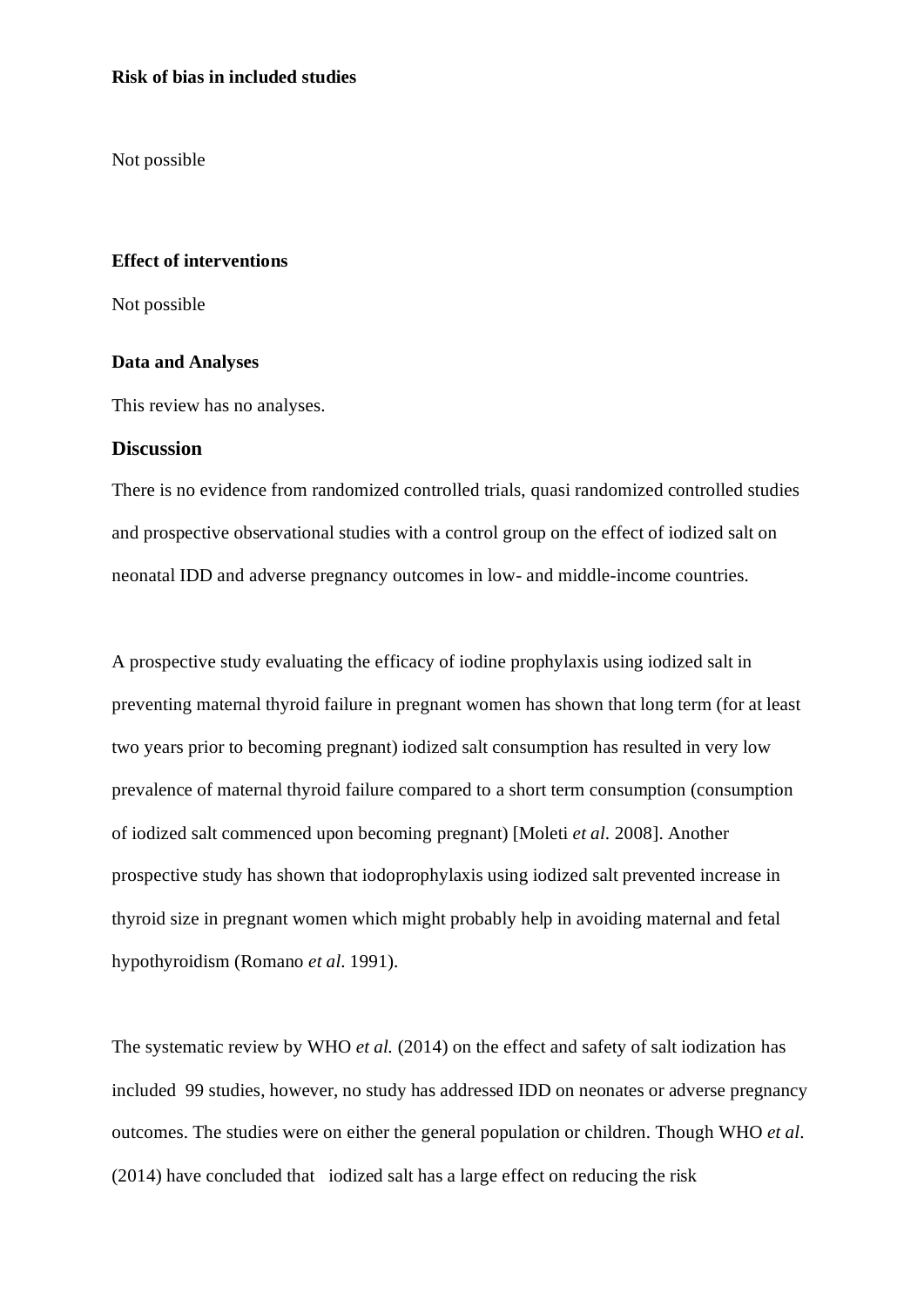cretinism, the conclusion was not supported by RCTs, quasi-experimental or cohort studies. Since, the most important damaging disorders induced by iodine deficiency are irreversible mental retardation and cretinism in children which occurs in children born to women who are severely iodine deficient during pregnancy (Sheila 2011); lack of evidence on this important area should be a big concern to all stake holders.

# **Implications for practice**

There is currently no sufficient evidence on the role of iodized salt on preventing neonatal iodine deficiency disorders and adverse pregnancy outcomes.

### **Implications for research**

Randomized controlled trials, if possible, or quasi-randomized control trials or prospective observational studies are required to evaluate the role of iodized salt in preventing neonatal IDD and adverse pregnancy outcomes in low-and middle-income countries. However, addressing ethical issues of conducting studies on the effect of salt iodization with a control group could be a challenge.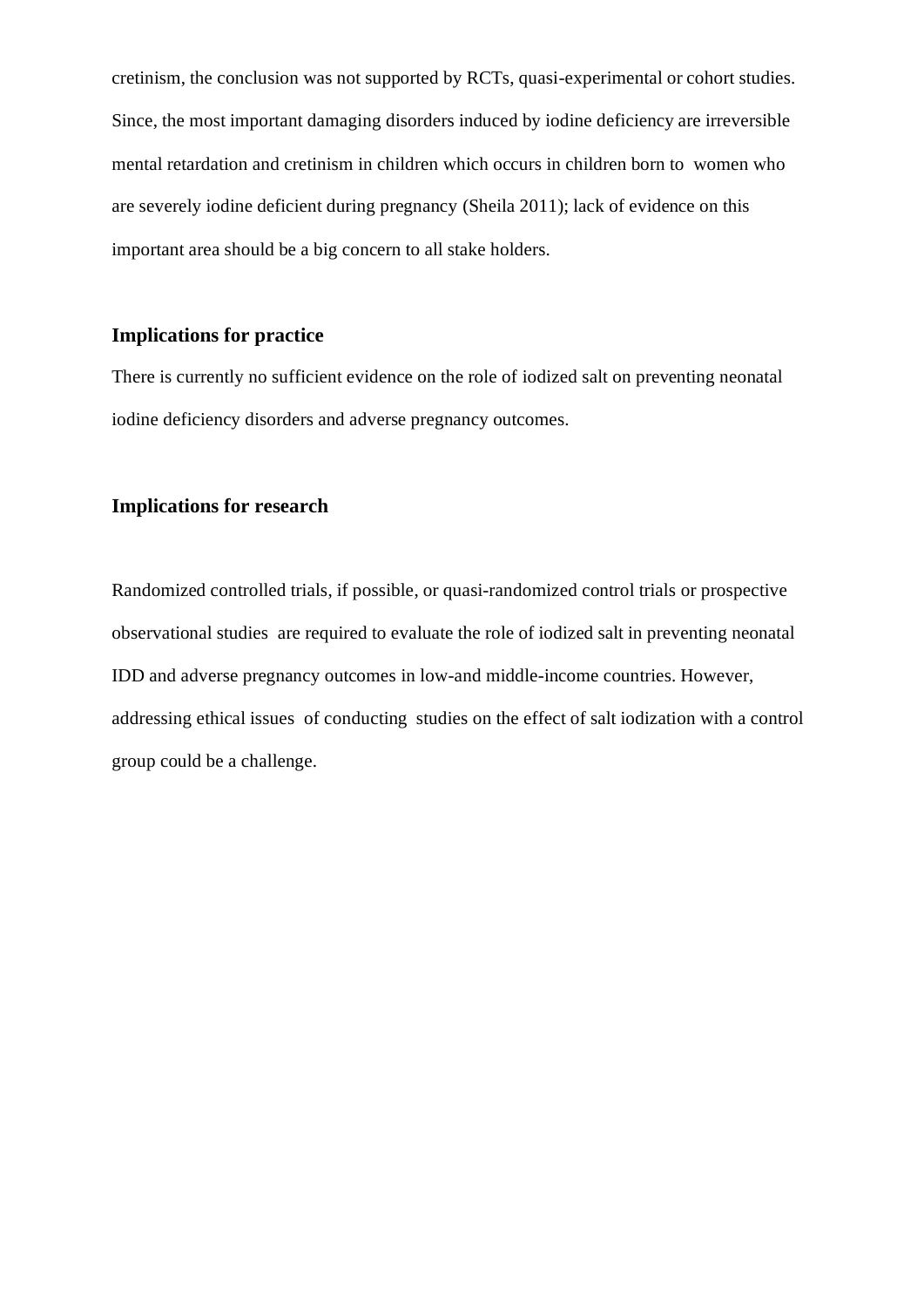# **Declarations**

# **Competing interests**

None declared

# **Funding**

This work was funded by the World Health Organization (Grant number:2015/536338-0)

# **Authors' contributions**

MAMUYE HADIS: drafting of the protocol and review, searching, selection of studies YOSEF GEBREYOHANNES: searching and selection of studies, drafting of the review DESALEGN ARARSO: searching and selection of studies FASIL MENGISTU: searching and selection of studies AMANUEL DIBABA: drafting of the protocol ROOS VERSTRAETEN: drafting of the protocol EDWARD GOKA: drafting protocol and review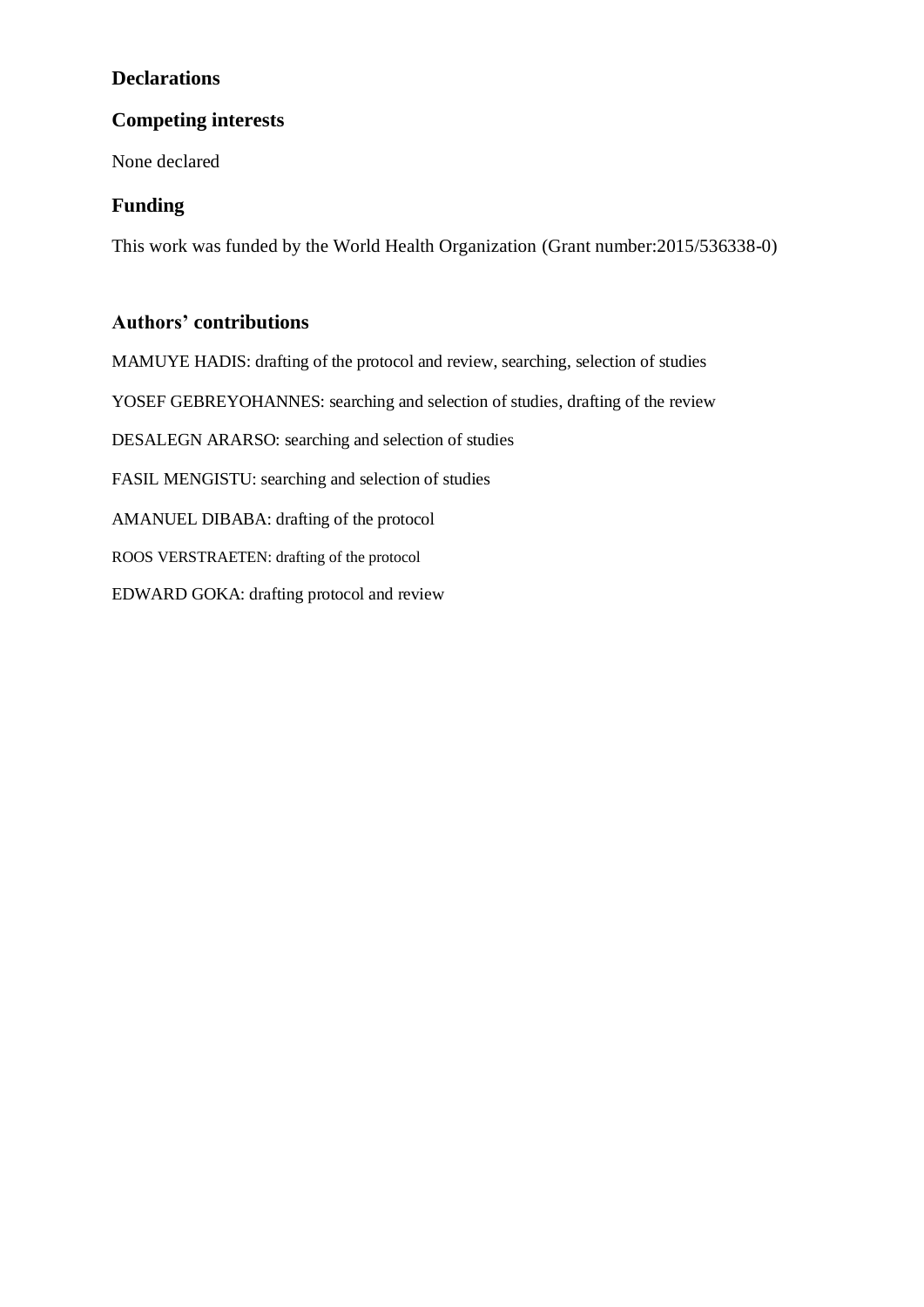# **References**

### **References to studies excluded from this review**

Hintze, G., Emrich, D., Richter, K., Thal, H., Wasielewski, T., kobberling, J. (1998). Effect of voluntary intake of iodinated salt on prevalence of goitre in children. *Acta endocrinologica (Copenh).*; 117, 333-8.

Romano, R., Jannini, EA., Pepe, M., Grimaldi, A., Olivieri, M., Spennati, P., *et al*. (1991). The effects of iodoprophylaxis on thyroid size during pregnancy. *American Journal of Obstetrics and Gynecol,* 164: 482-5.

Mamenko, M., Belykh, N., Valiyev, O., Mimyaylo, N., Kovalenko, N. (2013). Effects of iodine supplementation on pregnancy and on the offspring. *European Thyroid Journal*. 37th Annual Meeting of the European Thyroid Association Leiden Netherlands. [10.1159/000352096](http://dx.doi.org/10.1159/000352096)

Moleti, M., Lo Presti, VP., Campolo, MC., Matina, F., Galletti, M., Mandolfino, M., *et al*. (2008). Iodine prophylaxis using iodized salt and risk of maternal thyroid failure in conditions of mild iodine deficiency. *Journal of J Clinical Endocrinology and Metabolism*, 93, 2616-2621.

Yan, YQ., Chen, ZP., Yang, XM., Liu, H., Zhang, JX., Zhong, W., *et al*. (2005). Attention to the hiding iodine deficiency in pregnant and lactating women after universal salt iodization: A multi-community study in China. *J Endocrinol Invesigation,*. 28, 547-553.

Zimmermann, MB. (2007).The impact of iodised salt or iodine supplements on iodine status during pregnancy, lactation and infancy. *Public Health Nutrition*, 10, 15-84.

### **Additional references**

Andersson, M., Karumbunathan, V. & Zimmermann, MB (2012). Global Iodine Status in 2011 and Trends over the Past Decade. *Journal of Nutrition*, 142(4), pp. 744–750. doi: 10.3945/jn.111.149393.

Angermayr, L. and Clar, C. (2004) 'Iodine supplementation for preventing iodine deficiency disorders in children.', *Cochrane database of systematic reviews (Online)*, (2), p. CD003819. doi: 10.1002/14651858.CD003819.pub2.

Delange, F. (2007). Iodine requirements during pregnancy, lactation and the neonatal period and indicators of optimal iodine nutrition. *Public Health Nutrition*, 10(12A), pp. 1571-80–3. doi: 10.1017/S1368980007360941.

Delange, F. (1994). The Disorders Induced by Iodine Deficiency. *Thyroid*, 4(1), pp. 107–128.

Farebrother, J., Naude CE., Nicol, L., Sang, Z., Yang, Z., Andersson, M. et al. (2015). Systematic review of the effects of iodised salt and iodine supplements on prenatal and postnatal growth: study protocol. BMJ Open,5,e007238. doi:10.1136/bmjopen-2014-007238.

Higgins, JP. and Green, S. (2008). Assessing risk of bias in included studies. In: Higgins JPT,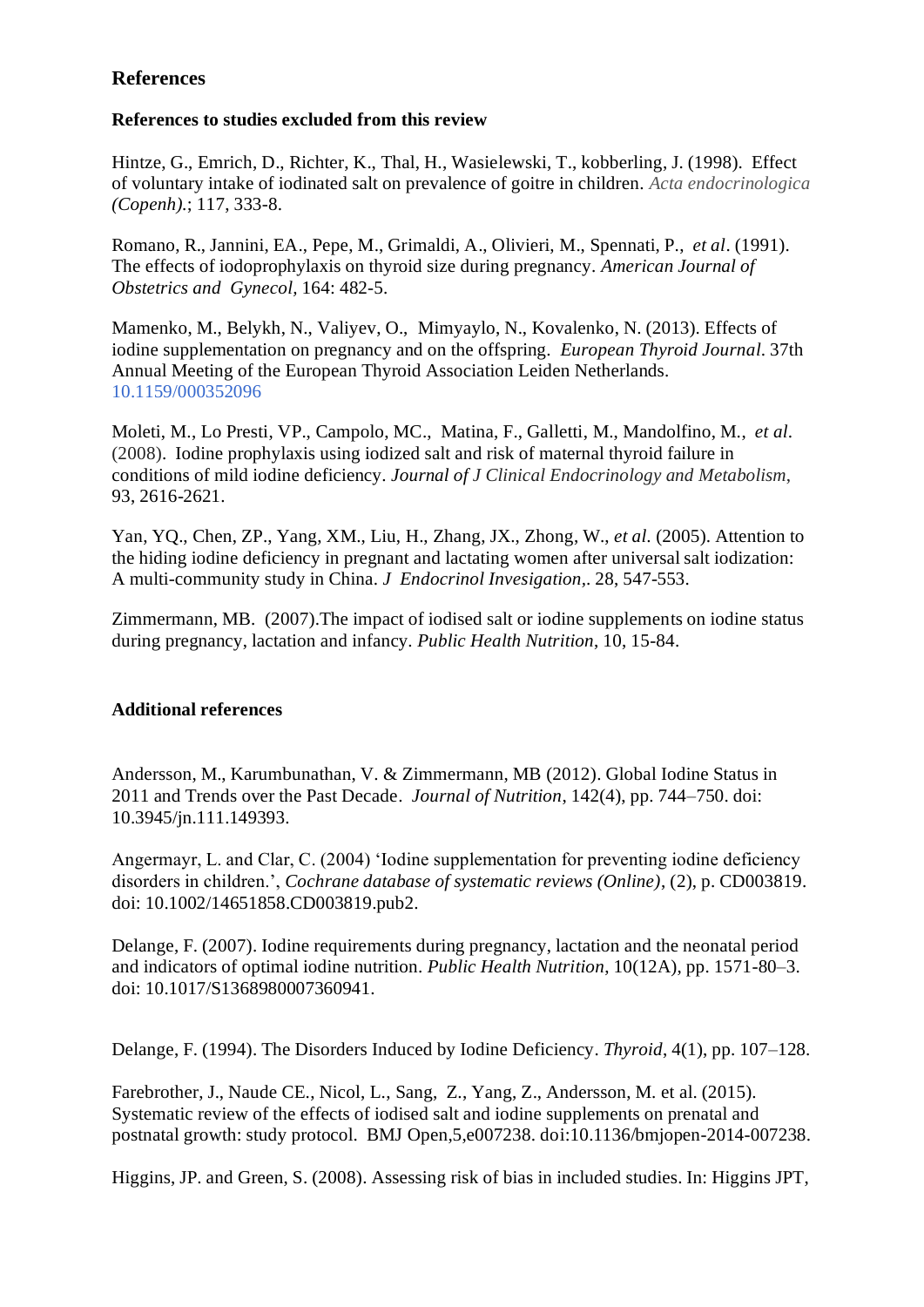Green S (Editors). Cochrane Handbook for Systematic Reviews of Interventions. Chichester (UK): John Wiley & Sons.', pp. 1–649. doi: 10.1002/9780470712184.

Hulbert, A. (2000). Thyroid hormones and their effects: a new perspective. *Biological reviews of the Cambridge Philosophical Society*, 75(4), pp. 519–631. doi: 10.1017/S146479310000556X.

Land, MA., Christoforou, A., Downs, S., Webster, J., Billot, L., Li, M., *et al*.(2013). Iodine fortification of foods and condiments, other than salt, for preventing iodine deficiency disorders. *Cochrane Database of Systematic Reviews*. Issue 9. Art. No.:CD010734. DOI: 10.1002/14651858.CD010734.

Larsen, PR., Silva, JE., and Kaplan, MM. (1981). Relationships between circulating and intracellular thyroid hormones: physiological and clinical implications. *Endocrine Reviews*, 2(1), pp. 87–102. doi: 10.1210/edrv-2-1-87.

Luo, Y., Kawashima, A., Ishido, Y., Yoshihara, A., Oda, K., Hiroi, N. *et al*. (2014). Iodine Excess as an Environmental Risk Factor for Autoimmune Thyroid Disease. *International Journal of Molecular Science*, 15, 12895-12912.

Ramakrishnan, U. (2002) Prevalence of micronutrient malnutrition worldwide.', *Nutrition Reviews*, 60(5 Pt 2), pp. S46-52. doi: 10.1301/00296640260130731.

Sheila, SA. (2011). Iodine deficiency in pregnancy: The effect on neurodevelopment in the child. *Nutrients*, 3(2), pp. 265–273. doi: 10.3390/nu3020265.

Swain, GR. (2016) 'How does economic and social disadvantage affect health', *Focus*, 33(1), pp. 1–6. Available at: https://www.irp.wisc.edu/publications/focus/pdfs/foc331a.pdf.

WHO. (2014). Guideline: fortification of food-grade salt with iodine for the prevention and control of iodine deficiency disorders. World Health Organization. <http://www.who.int/iris/handle/10665/136908>

WHO, Aburto N., Abudou, M., Candeias, V. & Wu,T. (2014). Effect and safety of salt iodization to prevent iodine deficiency disorders: a systematic review with metaanalyses. World Health Organization. <http://www.who.int/iris/handle/10665/148175>

WHO (2007). Assessment of iodine deficiency disorders and monitoring their elimination : a guide for programme managers, 3rd ed. Geneva : World Health Organization. <http://www.who.int/iris/handle/10665/43781>

WHO (2004). Iodine status worldwide : WHO Global Database on Iodine Deficiency / editors: Bruno de Benoist ... [et al.]. Geneva : World Health Organization. <http://www.who.int/iris/handle/10665/43010>

Wu, T., Liu, GJ., Li P, Clar C. (2002). Iodised salt for preventing iodine deficiency disorders. *Cochrane Database of Systematic Reviews.*, Issue 3. Art. No.: CD003204. DOI: 10.1002/14651858.CD003204.

Zimmermann, MB. (2012). The effects of iodine deficiency in pregnancy and infancy.